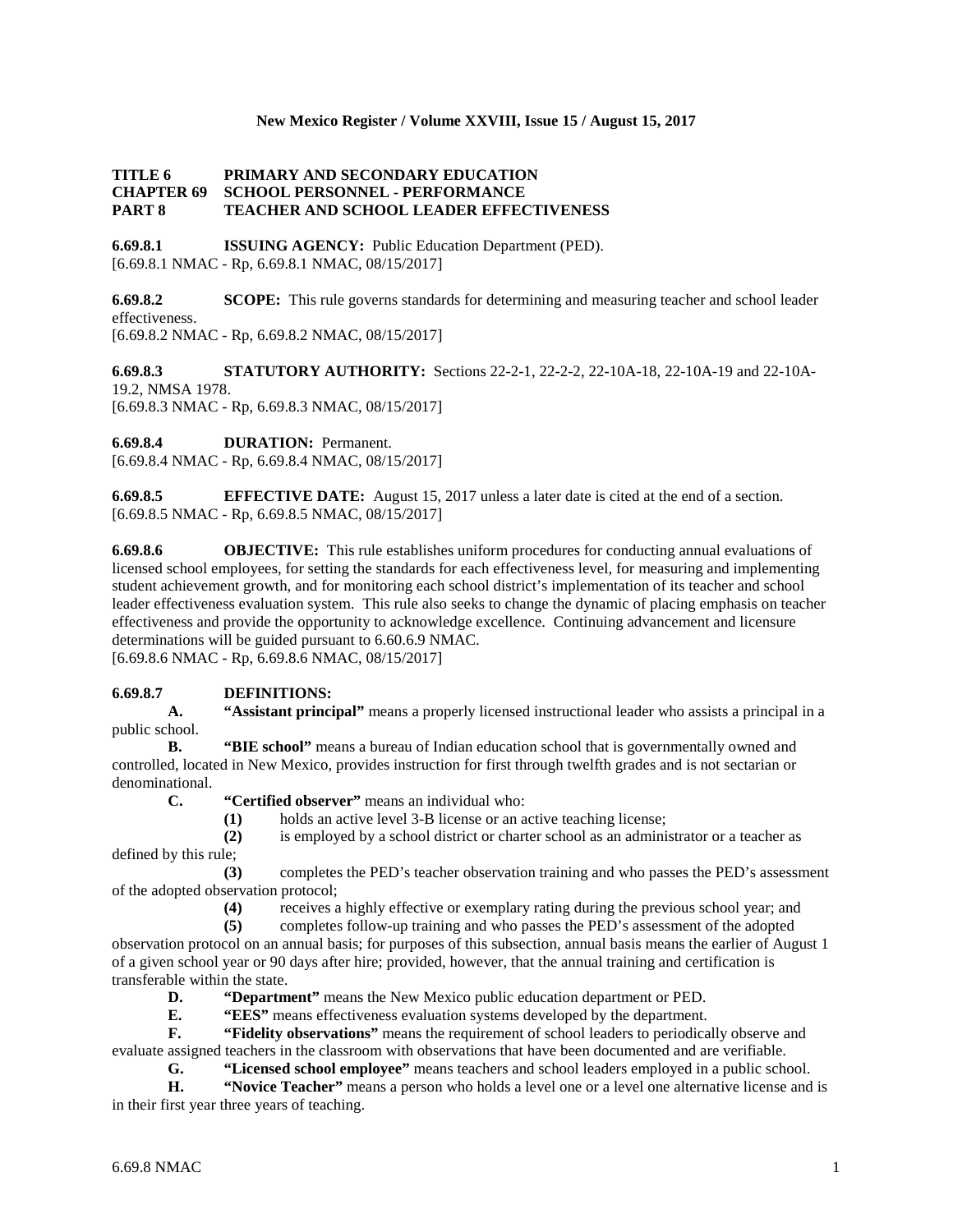**I. "Principal"** means the chief instructional leader and administrative head of a public school.<br>**I. "School district"** means one of the 89 political subdivisions of the state created for the

**J. "School district"** means one of the 89 political subdivisions of the state created for the administration of public schools and includes those state-authorized charter schools that have not requested waiver of evaluation standards for school personnel. District-authorized charter schools are excluded from being considered a school district for purposes of this rule.

**K. "School district superintendent"** means the chief executive officer of a school district and the head administrator of a charter school.

**L. "School leader"** means a principal or assistant principal employed in a public school.

**M. "State agency"** means the New Mexico military institute, the New Mexico school for the blind and visually impaired, the New Mexico school for the deaf, any juvenile detention center or facility served by the juvenile justice service of the children youth and families department, the New Mexico youth diagnostic and development center, the Sequoyah adolescent treatment center of the department of health, Carrie Tingley crippled children's hospital, the New Mexico behavioral health institute at Las Vegas and any other state agency responsible for educating resident children.<br>N. "Teacher" m

**"Teacher"** means a person who holds a level 1, 2, or 3-A license and whose primary duty is classroom instruction or the supervision, below the school principal level, of an instructional program or whose duties include curriculum development, peer intervention, peer coaching or mentoring or serving as a resource teacher for other teachers. "Teacher" shall not include any person issued a Native American language and culture certificate pursuant to the School Personnel Act [Sections 22-10A-1 to 22-10A-39 NMSA 1978]. [6.69.8.7 NMAC - Rp, 6.69.8.7 NMAC, 08/15/2017]

# **6.69.8.8 EFFECTIVENESS EVALUATION SYSTEMS:**<br>**A.** Nothing in this rule shall be construed to infringe un

**A.** Nothing in this rule shall be construed to infringe upon the local superintendent's discretion to make decisions about discharge and termination or to make recommendations about licensure advancement or renewal.

**B.** Each school district shall report annually to the department the results of its effectiveness evaluations of its licensed school employees and the alignment of its effectiveness evaluation system with the threetiered licensure system.

**C.** A teacher and school leader EES shall:

**(1)** be designed to support effective instruction and student achievement, with the results used to inform school district and school level improvement plans;

**(2)** provide appropriate instruments, procedures and criteria and continuous quality improvement of professional skills, with results used to support the professional development of licensed school employees;

**(3)** include a mechanism to examine effectiveness data from multiple sources, which may include giving parents and students opportunities to provide input into effectiveness evaluations when appropriate;

**(4)** identify those teaching fields for which special evaluation procedures and criteria may be developed in a manner that is consistent and reliable;

**(5)** include measures of student achievement growth worth thirty-five percent, observations worth forty percent, and other multiple measures worth twenty-five percent, unless otherwise provided for;

**(6)** differentiate among at least five levels of performance, which include the following:

- **(a)** exemplary, meets competency;
- **(b)** highly effective, meets competency;
- **(c)** effective, meets competency;
- **(d)** minimally effective, does not meet competency; and
- **(e)** ineffective, does not meet competency.

**D.** Teacher and school leader effectiveness evaluation procedures for licensed school employees shall be based on the performance of students assigned to their classrooms or public schools.

**E.** Every public school classroom teacher who teaches in a grade or subject that has a standardsbased assessment that would permit the calculation of student achievement growth, must have an annual effectiveness evaluation, provided that:

**(1)** each evaluation shall be based on sound educational principles and contemporary research in effective educational practices; and

**(2)** the student achievement growth component of a teacher's effectiveness evaluation shall be based on: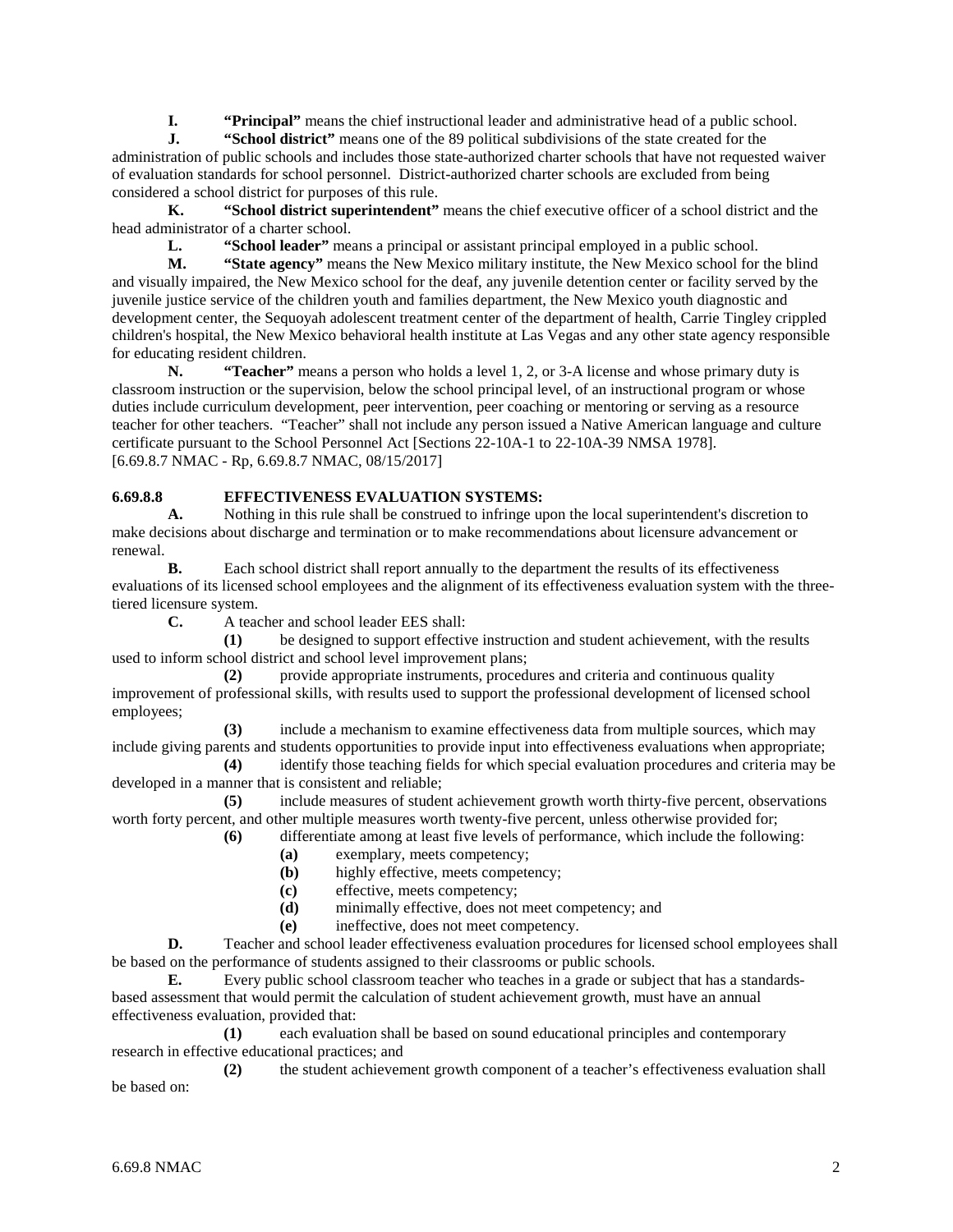**(a)** valid and reliable data and indicators of teacher impact on student achievement growth assessed annually and based upon department-approved assessments, provided that this calculation shall not be based on a single test score;

**(b)** thirty-five percent of a teacher's evaluation will be comprised of this calculation. **F.** Every public school classroom teacher who teaches in a grade or subject that does not have a standards-based assessment, also must have an annual effectiveness evaluation, provided that:

**(1)** each evaluation shall be based on sound educational principles and contemporary research in effective educational practices; and

**(2)** the student achievement growth component of a teacher's effectiveness evaluation shall be based on valid and reliable data and indicators of teacher impact on student achievement growth assessed annually.

**G.** An EES shall base at least forty percent of the results on data and indicators of instructional practice for teachers. School leaders shall observe instructional practice of teachers using common research-based observational protocol approved by the department that correlates observations to improved student achievement.

**H.** An EES shall base at least twenty-five percent of the results on other measures of teacher effectiveness, of which fifteen percent are planning, preparation and professionalism, five percent are associated with a teacher's attendance, provided that a teacher may use up to six days of leave before it is calculated into the summative report, and five percent with student and parent perception surveys.

**I.** Effectiveness evaluation criteria for evaluating classroom teachers shall include indicators based on research-based instructional practices as determined by the department.

**J.** School districts that receive funding under the Bilingual Multicultural Education Act [Sections 22-23-1 to 22-23-6 NMSA 1978] or with students possessing limited English proficiency should ensure that they are doing all they can to carry out all state and federal activities and programs to assist those student populations.

**K.** Individual teacher evaluations and effectiveness ratings (including components of the evaluation such as observations, student achievement growth data, and any other measures of effectiveness) that are collected or maintained by the PED or any local board of education or governing authority shall not constitute public records and shall not be subject to disclosure pursuant to 14-2-1 NMSA 1978.

**L.** The department maintains a list of approved assessment options and effectiveness evaluation measures and criteria for evaluating classroom teachers on its website, which can be accessed at http://ped.state.nm.us/ and used by school districts for determining the student achievement growth component and evaluation criteria in a teacher's effectiveness evaluation.

[6.69.8.8 NMAC - Rp, 6.69.8.8 NMAC, 08/15/2017]

# **6.69.8.9 STUDENT ACHIEVEMENT GROWTH AND STUDENT ASSESSMENT PROGRAMS:**<br>**A.** School districts shall use the department-adopted student achievement growth measure to measure

**A.** School districts shall use the department-adopted student achievement growth measure to measure the growth in achievement of each student as applied to the teacher's effectiveness rating.

**B.** Whenever possible, an EES rating the performance of a classroom teacher shall include three years of student achievement growth data.

**C.** Beginning with the 2016-2017 school year, each school district shall administer a student assessment for each course they offer that measures mastery of the content as described in the state-adopted course description at the necessary level of rigor for the course. The student assessments may include:

**(1)** statewide assessments currently administered in mathematics, reading, science and early literacy; and

**(2)** department-approved end-of-course assessments.

[6.69.8.9 NMAC - Rp, 6.69.8.9 NMAC, 08/15/2017]

### **6.69.8.10 EFFECTIVENESS EVALUATIONS OF SCHOOL LEADERS:**

**A.** Every school leader must have an annual effectiveness evaluation, which shall be conducted by a qualified person and approved by PED.

**B.** All EES ratings for the performance of a school leader shall be based thirty-five percent on the growth measures in a school's A through F letter grade that has been assigned pursuant to 6.19.8 NMAC, twentyfive percent based on the school's multiple measures and forty percent based upon quality criteria of school leaders classroom observations of teachers as determined by the department.

**C.** The effectiveness evaluation of school leaders shall, whenever possible, include growth based on three years of data for students assigned to the public school, provided that, the student achievement growth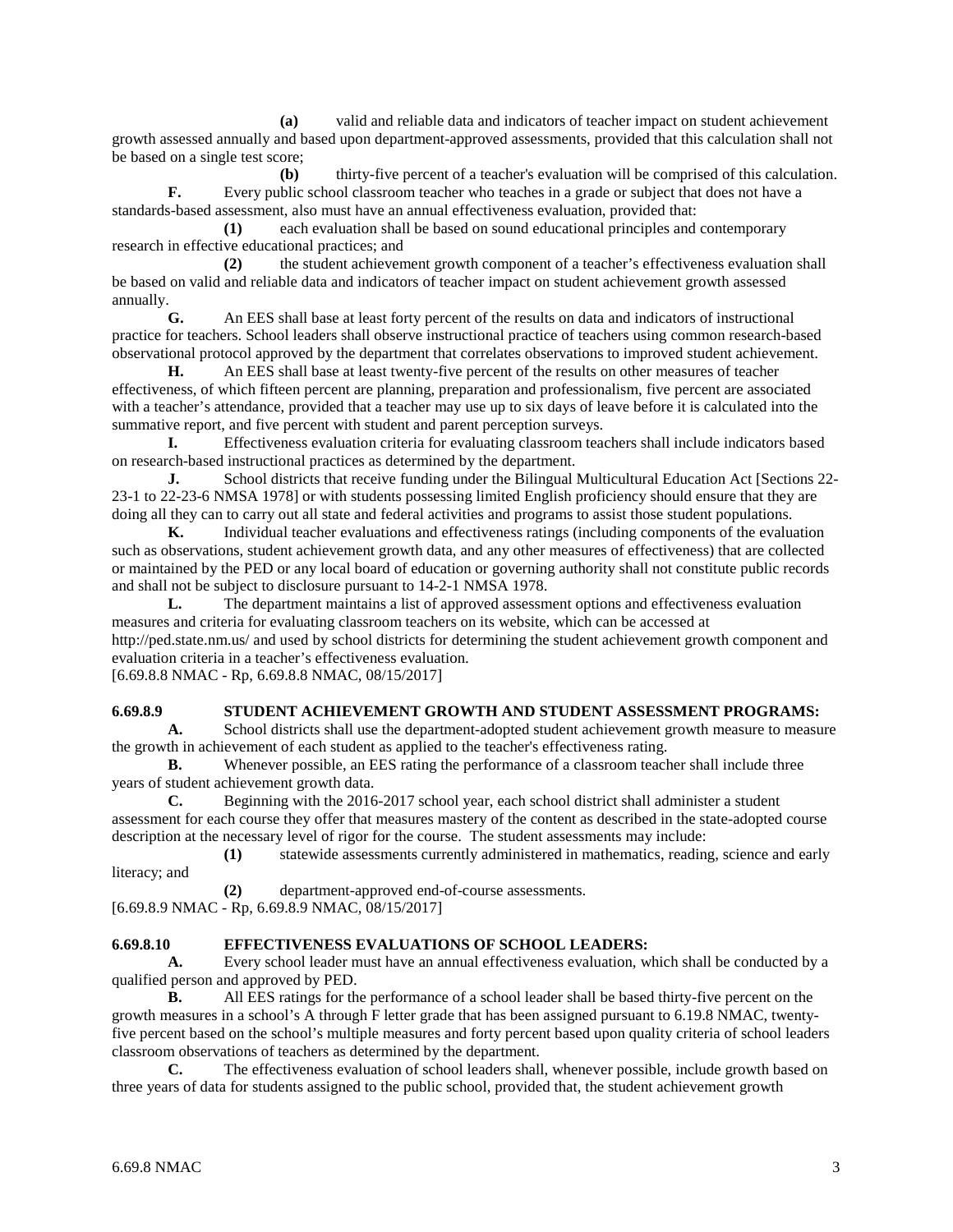component of the effectiveness evaluation shall be based on the growth measures in the school's A through F letter grade pursuant to 6.19.8 NMAC.

**D.** The department maintains a list of leadership standards on its website, which can be accessed at http://ped.state.nm.us/ and used by school districts in establishing indicators for conducting effectiveness evaluation of school leaders.

[6.69.8.10 NMAC - Rp, 6.69.8.10 NMAC, 08/15/2017]

## **6.69.8.11 EVALUATIONS, OBSERVATIONS, REPORTS AND POST-EVALUATION CONFERENCES:**

**A.** Beginning with 2017-2018 school year and during each succeeding school year, every classroom teacher must be formally observed using one of the following options, with at least one of the required observations conducted by the school principal or assistant principal:

**(1)** three observations conducted by the same certified observer; or

**(2)** two observations, consisting of one observation by each of two different certified

**(3)** one observation by a certified observer for teachers that have received a highly effective or exemplary rating on their most recent NMTEACH summative report, inclusive of fifty percent of the possible student achievement points.

**B.** In addition to formal observations, an informal walkthrough observation shall be conducted aligned to district priorities, with feedback provided, for each teacher within the first 45 days of the teacher's first day of instruction.

**C.** An approved or certified observer must use a PED-developed protocol and form that contains at a minimum the observer's name, the classroom teacher's name, the date, the start and stop time of the observation, the number of students present, space for subjective and objective observation, and a total point score for that teacher. An external observer must further:

**(1)** complete the written observation of a classroom teacher before leaving the school on the day of the observation;

**(2)** agree to maintain confidentiality of the observation and agree not to discuss the observations with anyone except the principal; and

**(3)** verify that the observer has not retained or removed a copy of the observation or field notes from school premises.

**D.** Written feedback from a school leader and an approved or certified observer shall be provided to an observed classroom teacher within ten calendar days after observation is completed, which observation can occur over more than one day, provided that a school district's EES permits this.<br> **E.** The school leader responsible for supervising a licensed

**E.** The school leader responsible for supervising a licensed school employee shall be the one who evaluates that employee's performance. The school district's EES:

**(1)** may provide for the supervisor to consider input from other trained evaluators and observers provided that they are not also supervised by the supervisor nor are related by blood or marriage to the supervisor; and

**(2)** shall provide for contingencies if a supervisor leaves a school district for any reason prior to completing the required effectiveness evaluations of all teachers within that supervisor's responsibilities. [6.69.8.11 NMAC - Rp, 6.69.8.11 NMAC, 08/15/2017]

### **6.69.8.12 APPEAL OF EFFECTIVENESS EVALUATIONS:**

**A.** A school district shall adopt procedures for permitting expedited review for the purpose of a licensed school employee requesting an exemption from being rated during a given school year under the school district's EES based only upon extraordinary circumstances.

**B.** The procedures shall require a written appeal to be submitted to the appellate reviewer within no more than 15 calendar days of receipt of a written notice that the licensed employee's performances deficiencies have not been satisfactorily corrected.

**C.** Appeals shall be received in a manner that permits verification of the date of receipt.

**D.** The person who evaluated the licensed school employee shall not be same person who receives and determines the appeal.

**E.** An exemption from the provisions of this rule can only be granted for one school year based upon extraordinary circumstances, which shall consist of:

observers.